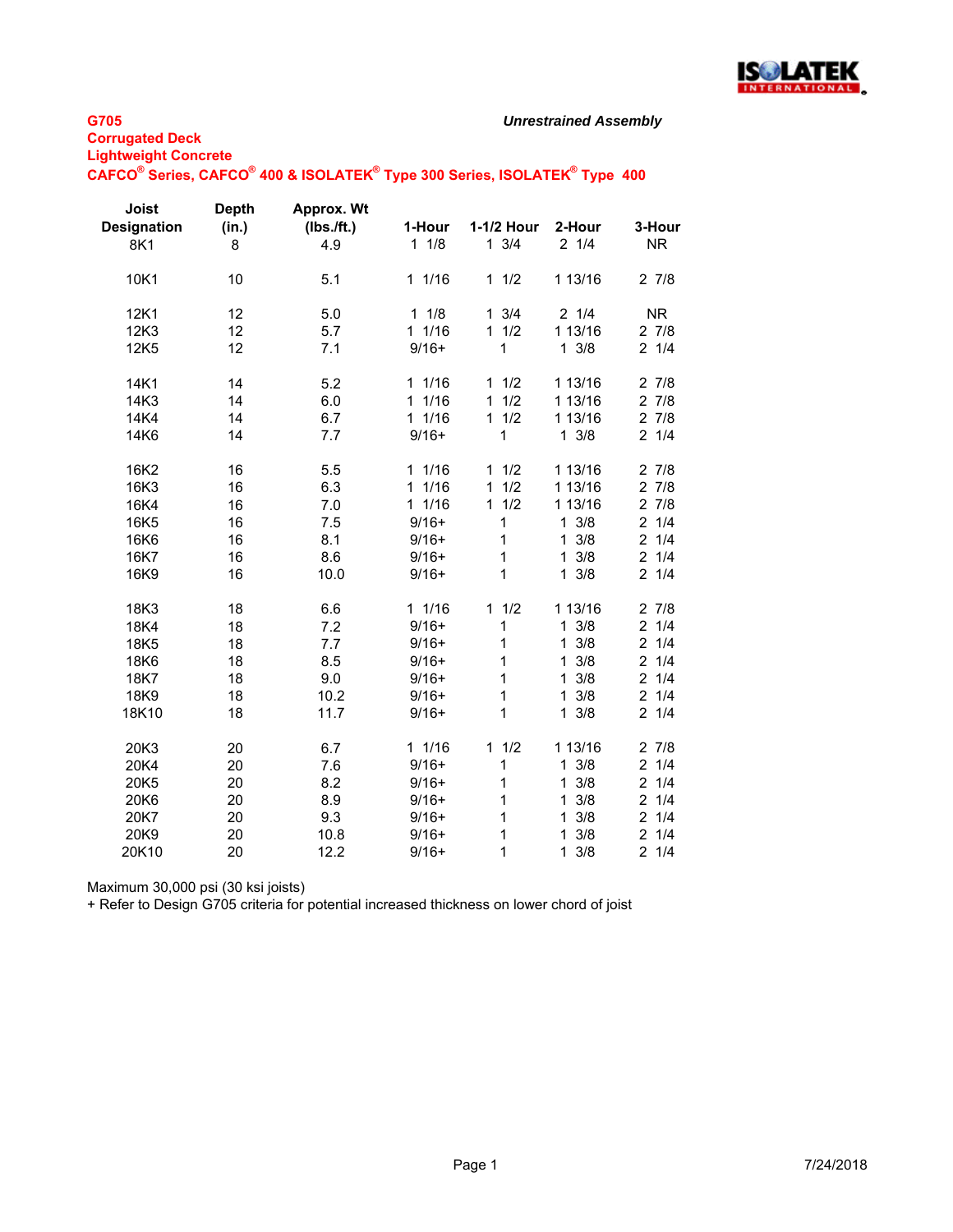

# **Corrugated Deck Lightweight Concrete** *Unrestrained Assembly*

| CAFCO <sup>®</sup> Series, CAFCO <sup>®</sup> 400 & ISOLATEK <sup>®</sup> Type 300 Series, ISOLATEK <sup>®</sup> Type 400 |  |  |  |  |  |  |  |
|---------------------------------------------------------------------------------------------------------------------------|--|--|--|--|--|--|--|
|---------------------------------------------------------------------------------------------------------------------------|--|--|--|--|--|--|--|

| Joist              | <b>Depth</b> | <b>Approx. Wt</b> |         |              |                     |                       |
|--------------------|--------------|-------------------|---------|--------------|---------------------|-----------------------|
| <b>Designation</b> | (in.)        | (Ibs./ft.)        | 1-Hour  | 1-1/2 Hour   | 2-Hour              | 3-Hour                |
| 22K4               | 22           | 8.0               | $9/16+$ | 1            | $1 \frac{3}{8}$     | 21/4                  |
| 22K5               | 22           | 8.8               | $9/16+$ | $\mathbf{1}$ | 3/8<br>1            | $\overline{c}$<br>1/4 |
| 22K6               | 22           | 9.2               | $9/16+$ | 1            | 3/8<br>$\mathbf{1}$ | $2 \t1/4$             |
| 22K7               | 22           | 9.7               | $9/16+$ | $\mathbf{1}$ | $1 \frac{3}{8}$     | 21/4                  |
| 22K9               | 22           | 11.9              | $9/16+$ | $\mathbf{1}$ | 3/8<br>$\mathbf{1}$ | $2 \t1/4$             |
| 22K10              | 22           | 12.6              | $9/16+$ | 1            | 3/8<br>$\mathbf{1}$ | 21/4                  |
| 22K11              | 22           | 13.8              | $9/16+$ | $\mathbf{1}$ | 3/8<br>1            | 21/4                  |
| 24K4               | 24           | 8.4               | $9/16+$ | $\mathbf 1$  | 3/8<br>$\mathbf{1}$ | 21/4                  |
| 24K5               | 24           | 9.3               | $9/16+$ | $\mathbf{1}$ | $\mathbf{1}$<br>3/8 | 1/4<br>$\overline{c}$ |
| 24K6               | 24           | 9.7               | $9/16+$ | 1            | 3/8<br>1            | 21/4                  |
| 24K7               | 24           | 10.1              | $9/16+$ | $\mathbf{1}$ | 3/8<br>$\mathbf{1}$ | $2 \t1/4$             |
| 24K8               | 24           | 11.5              | $9/16+$ | $\mathbf{1}$ | 3/8<br>$\mathbf{1}$ | 1/4<br>$\overline{2}$ |
| 24K9               | 24           | 12.0              | $9/16+$ | $\mathbf{1}$ | 3/8<br>$\mathbf{1}$ | 21/4                  |
| 24K10              | 24           | 13.1              | $9/16+$ | $\mathbf{1}$ | 1<br>3/8            | $\overline{2}$<br>1/4 |
| 24K12              | 24           | 16.0              | $9/16+$ | $\mathbf{1}$ | 3/8<br>$\mathbf{1}$ | 21/4                  |
| 26K5               | 26           | 9.8               | $9/16+$ | $\mathbf 1$  | 3/8<br>1            | 1/4<br>$\overline{2}$ |
| 26K6               | 26           | 10.6              | $9/16+$ | $\mathbf{1}$ | 3/8<br>$\mathbf{1}$ | 1/4<br>$\overline{2}$ |
| 26K7               | 26           | 10.9              | $9/16+$ | $\mathbf{1}$ | 3/8<br>$\mathbf{1}$ | 1/4<br>$\overline{2}$ |
| 26K8               | 26           | 12.1              | $9/16+$ | $\mathbf{1}$ | 3/8<br>$\mathbf{1}$ | $\overline{2}$<br>1/4 |
| 26K9               | 26           | 12.2              | $9/16+$ | $\mathbf 1$  | 3/8<br>$\mathbf{1}$ | $\overline{2}$<br>1/4 |
| 26K10              | 26           | 13.8              | $9/16+$ | $\mathbf{1}$ | 3/8<br>1            | 1/4<br>$\overline{2}$ |
| 26K12              | 26           | 16.6              | $9/16+$ | $\mathbf{1}$ | 3/8<br>1            | 21/4                  |
| 28K6               | 28           | 11.4              | $9/16+$ | $\mathbf 1$  | 3/8<br>1            | $\overline{2}$<br>1/4 |
| 28K7               | 28           | 11.8              | $9/16+$ | $\mathbf{1}$ | 3/8<br>$\mathbf{1}$ | $\overline{2}$<br>1/4 |
| 28K8               | 28           | 12.7              | $9/16+$ | $\mathbf{1}$ | $1 \frac{3}{8}$     | 21/4                  |
| 28K9               | 28           | 13.0              | $9/16+$ | $\mathbf 1$  | 3/8<br>$\mathbf{1}$ | 21/4                  |
| 28K10              | 28           | 14.3              | $9/16+$ | $\mathbf{1}$ | 3/8<br>$\mathbf{1}$ | $\overline{2}$<br>1/4 |
| 28K12              | 28           | 17.1              | $9/16+$ | 1            | 3/8<br>1            | 1/4<br>$\overline{2}$ |
| 30K7               | 30           | 12.3              | $9/16+$ | $\mathbf 1$  | 3/8<br>$\mathbf 1$  | 21/4                  |
| 30K8               | 30           | 13.2              | $9/16+$ | $\mathbf 1$  | 3/8<br>$\mathbf{1}$ | 21/4                  |
| 30K9               | 30           | 13.4              | $9/16+$ | $\mathbf{1}$ | 3/8<br>$\mathbf{1}$ | 21/4                  |
| 30K10              | 30           | 15.0              | $9/16+$ | $\mathbf 1$  | 3/8<br>$\mathbf{1}$ | 1/4<br>$\overline{2}$ |
| 30K11              | 30           | 16.4              | $9/16+$ | $\mathbf{1}$ | $\mathbf{1}$<br>3/8 | $\overline{2}$<br>1/4 |
| 30K12              | 30           | 17.6              | $9/16+$ | 1            | 3/8<br>$\mathbf{1}$ | $\overline{2}$<br>1/4 |
| 18LH02             | 18           | 10                | $9/16+$ | $\mathbf{1}$ | 3/8<br>1.           | 21/4                  |
| 18LH03             | 18           | 11                | $9/16+$ | $\mathbf{1}$ | 3/8<br>$\mathbf{1}$ | $\overline{2}$<br>1/4 |
| 18LH04             | 18           | 12                | $9/16+$ | $\mathbf{1}$ | $1 \frac{3}{8}$     | $\overline{2}$<br>1/4 |

Maximum 30,000 psi (30 ksi joists)

**G705**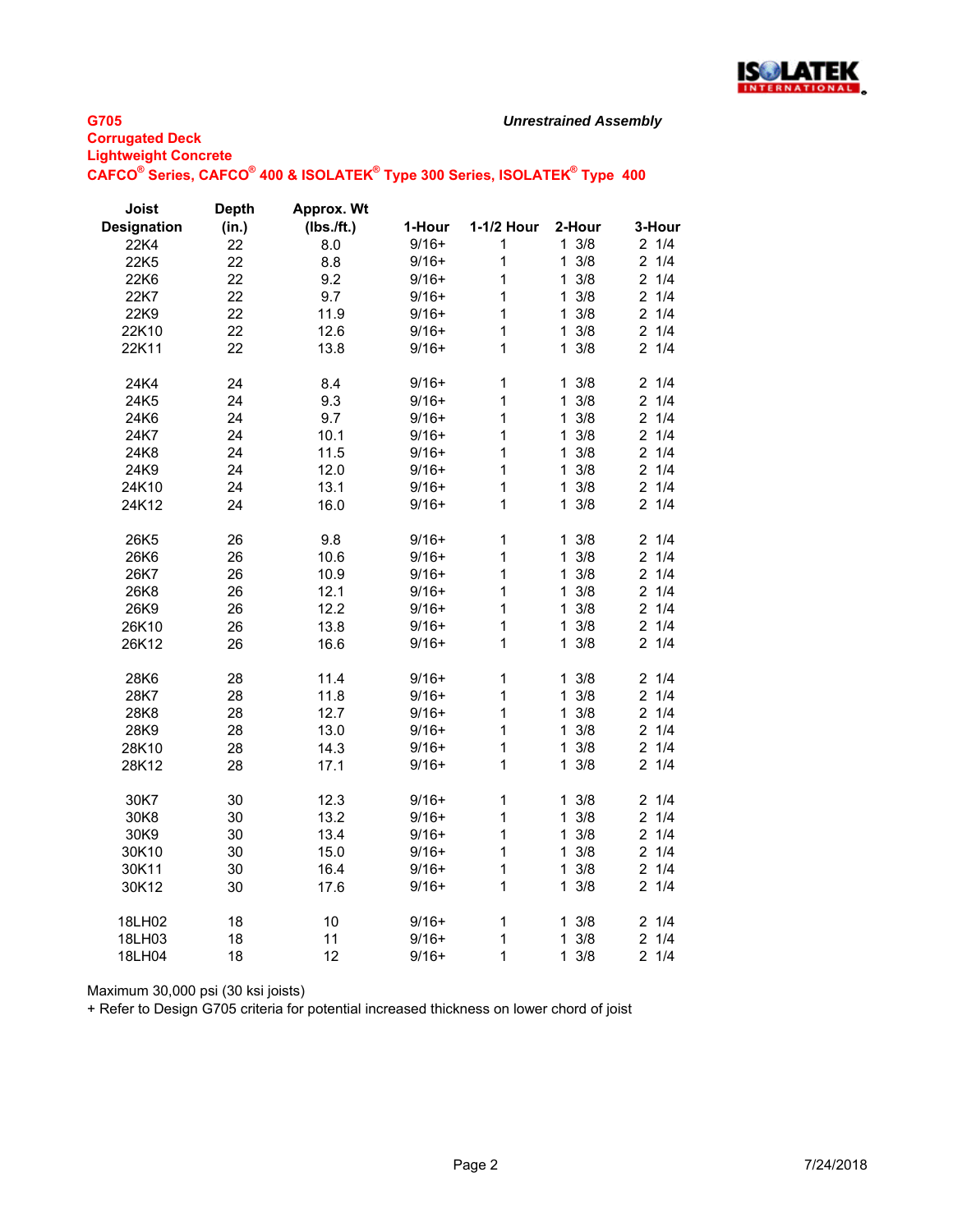

#### **G705 Corrugated Deck Lightweight Concrete** *Unrestrained Assembly* **CAFCO® Series, CAFCO® 400 & ISOLATEK® Type 300 Series, ISOLATEK® Type 400**

| Joist              | <b>Depth</b> | <b>Approx. Wt</b> |         |            |                     |                       |
|--------------------|--------------|-------------------|---------|------------|---------------------|-----------------------|
| <b>Designation</b> | (in.)        | (Ibs./ft.)        | 1-Hour  | 1-1/2 Hour | 2-Hour              | 3-Hour                |
| 18LH05             | 18           | 15                | $9/16+$ | 1          | $1 \frac{3}{8}$     | 21/4                  |
| 18LH06             | 18           | 15                | $9/16+$ | 1          | 3/8<br>1            | $\overline{2}$<br>1/4 |
| 18LH07             | 18           | 17                | $9/16+$ | 1          | 3/8<br>1            | $\overline{c}$<br>1/4 |
| 18LH08             | 18           | 19                | $9/16+$ | 1          | 3/8<br>1            | $2 \t1/4$             |
| 18LH09             | 18           | 21                | $9/16+$ | 1          | 3/8<br>1            | 1/4<br>2              |
| 20LH02             | 20           | 10                | $9/16+$ | 1          | 3/8<br>1            | 1/4<br>2              |
| 20LH03             | 20           | 11                | $9/16+$ | 1          | $\mathbf{1}$<br>3/8 | $\overline{2}$<br>1/4 |
| 20LH04             | 20           | 12                | $9/16+$ | 1          | 1<br>3/8            | 1/4<br>$\overline{2}$ |
| 20LH05             | 20           | 14                | $9/16+$ | 1          | 3/8<br>1            | $\overline{c}$<br>1/4 |
| 20LH06             | 20           | 15                | $9/16+$ | 1          | 3/8<br>1            | 1/4<br>2              |
| 20LH07             | 20           | 17                | $9/16+$ | 1          | 3/8<br>1            | 1/4<br>$\overline{2}$ |
| 20LH08             | 20           | 19                | $9/16+$ | 1          | 3/8<br>1            | $\overline{2}$<br>1/4 |
| 20LH09             | 20           | 21                | $9/16+$ | 1          | 3/8<br>1            | $\overline{2}$<br>1/4 |
| 20LH10             | 20           | 23                | $9/16+$ | 1          | 3/8<br>$\mathbf{1}$ | 1/4<br>$\overline{2}$ |
| 24LH03             | 24           | 11                | $9/16+$ | 1          | 3/8<br>1            | $\overline{2}$<br>1/4 |
| 24LH04             | 24           | 12                | $9/16+$ | 1          | 3/8<br>1            | 1/4<br>$\overline{2}$ |
| 24LH05             | 24           | 13                | $9/16+$ | 1          | 3/8<br>1            | $\overline{2}$<br>1/4 |
| 24LH06             | 24           | 16                | $9/16+$ | 1          | 3/8<br>1            | $\overline{2}$<br>1/4 |
| 24LH07             | 24           | 17                | $9/16+$ | 1          | 3/8<br>1            | 1/4<br>$\overline{c}$ |
| 24LH08             | 24           | 18                | $9/16+$ | 1          | 3/8<br>1            | 1/4<br>$\overline{2}$ |
| 24LH09             | 24           | 21                | $9/16+$ | 1          | 3/8<br>1            | 21/4                  |
| 24LH10             | 24           | 23                | $9/16+$ | 1          | 3/8<br>1            | $\overline{c}$<br>1/4 |
| 24LH11             | 24           | 25                | $9/16+$ | 1          | 3/8<br>1            | 1/4<br>$\overline{2}$ |
| 28LH05             | 28           | 13                | $9/16+$ | 1          | 3/8<br>1            | $\overline{2}$<br>1/4 |
| 28LH06             | 28           | 16                | $9/16+$ | 1          | 3/8<br>1            | 1/4<br>$\overline{c}$ |
| 28LH07             | 28           | 17                | $9/16+$ | 1          | $\mathbf{1}$<br>3/8 | $\overline{c}$<br>1/4 |
| 28LH08             | 28           | 18                | $9/16+$ | 1          | 3/8<br>1            | 1/4<br>$\overline{2}$ |
| 28LH09             | 28           | 21                | $9/16+$ | 1          | 3/8<br>1            | $\overline{2}$<br>1/4 |
| 28LH10             | 28           | 23                | $9/16+$ | 1          | 3/8<br>1            | 1/4<br>$\overline{2}$ |
| 28LH11             | 28           | 25                | $9/16+$ | 1          | 3/8<br>1            | $\overline{c}$<br>1/4 |
| 28LH12             | 28           | 27                | $9/16+$ | 1          | $\mathbf{1}$<br>3/8 | $\overline{c}$<br>1/4 |
| 28LH13             | 28           | 30                | $9/16+$ | 1          | 3/8<br>1            | 1/4<br>$\overline{2}$ |
| 32LH06             | 32           | 14                | $9/16+$ | 1          | $1 \frac{3}{8}$     | 21/4                  |
| 32LH07             | 32           | 16                | $9/16+$ | 1          | 3/8<br>1            | $\overline{2}$<br>1/4 |
| 32LH08             | 32           | 17                | $9/16+$ | 1          | 3/8<br>1            | 1/4<br>$\overline{2}$ |
| 32LH09             | 32           | 21                | $9/16+$ | 1          | 3/8<br>1            | 1/4<br>$\overline{c}$ |
| 32LH10             | 32           | 21                | $9/16+$ | 1          | 3/8<br>1            | $\overline{c}$<br>1/4 |
| 32LH11             | 32           | 24                | $9/16+$ | 1          | 3/8<br>1            | $\overline{2}$<br>1/4 |

Maximum 30,000 psi (30 ksi joists)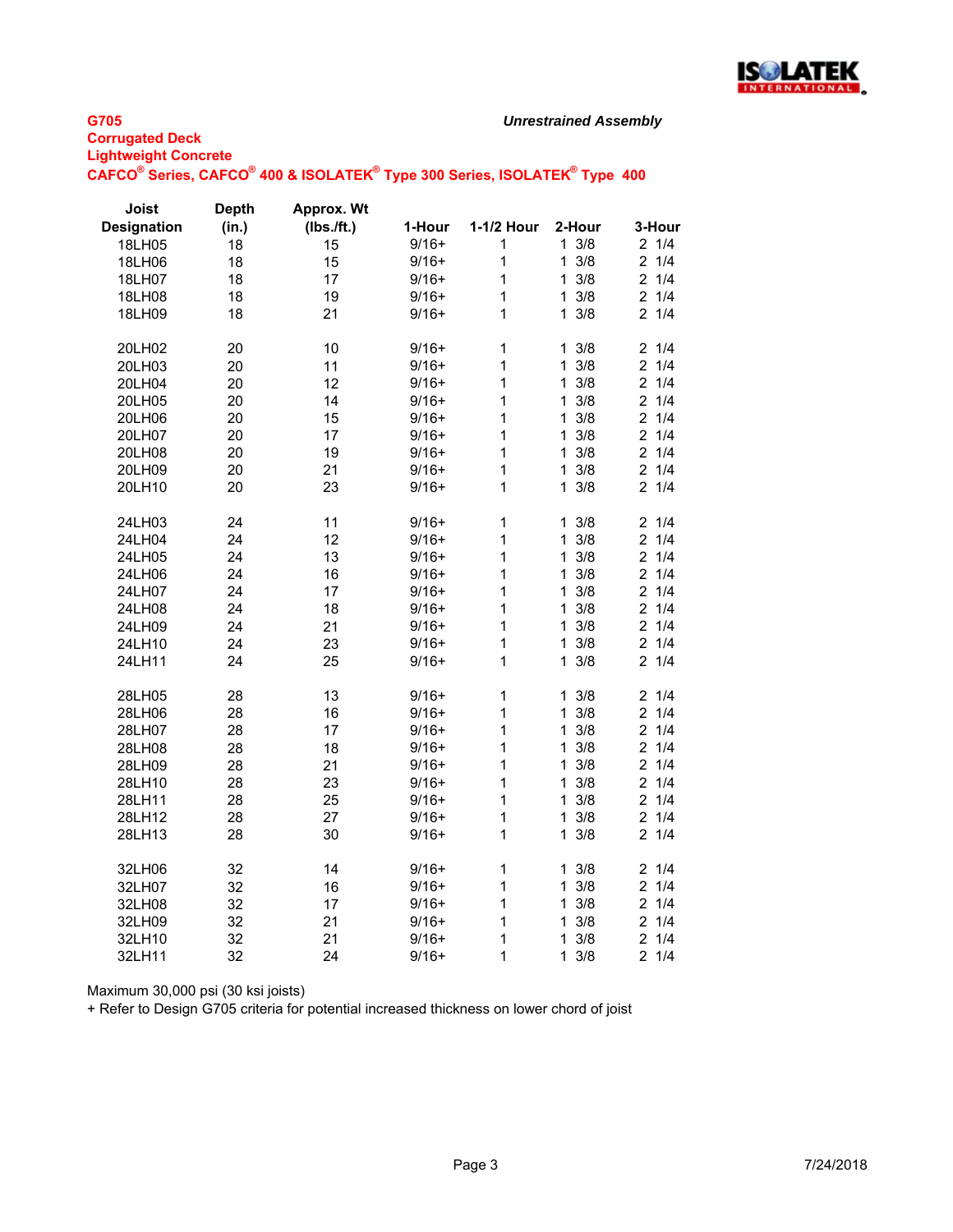

### *Unrestrained Assembly*

# **G705 Corrugated Deck Lightweight Concrete CAFCO® Series, CAFCO® 400 & ISOLATEK® Type 300 Series, ISOLATEK® Type 400**

| Joist              | <b>Depth</b> | Approx. Wt |         |            |                     |                       |
|--------------------|--------------|------------|---------|------------|---------------------|-----------------------|
| <b>Designation</b> | (in.)        | (lbs./ft.) | 1-Hour  | 1-1/2 Hour | 2-Hour              | 3-Hour                |
| 32LH12             | 32           | 27         | $9/16+$ | 1          | $1 \frac{3}{8}$     | 21/4                  |
| 32LH13             | 32           | 30         | $9/16+$ | 1          | $1 \frac{3}{8}$     | 21/4                  |
| 32LH14             | 32           | 33         | $9/16+$ | 1          | 3/8<br>1            | 21/4                  |
| 32LH15             | 32           | 35         | $9/16+$ | 1          | 3/8<br>1            | 21/4                  |
|                    |              |            |         |            |                     |                       |
| 36LH07             | 36           | 16         | $9/16+$ | 1          | 3/8<br>1            | 1/4<br>2              |
| 36LH08             | 36           | 18         | $9/16+$ | 1          | 3/8<br>$\mathbf{1}$ | $2 \t1/4$             |
| 36LH09             | 36           | 21         | $9/16+$ | 1          | $1 \frac{3}{8}$     | 21/4                  |
| 36LH10             | 36           | 21         | $9/16+$ | 1          | $1 \frac{3}{8}$     | 21/4                  |
| 36LH11             | 36           | 23         | $9/16+$ | 1          | 3/8<br>1            | 21/4                  |
| 36LH12             | 36           | 25         | $9/16+$ | 1          | $1 \frac{3}{8}$     | 21/4                  |
| 36LH13             | 36           | 30         | $9/16+$ | 1          | 3/8<br>1            | 21/4                  |
| 36LH14             | 36           | 36         | $9/16+$ | 1          | 3/8<br>$\mathbf{1}$ | 21/4                  |
| 36LH15             | 36           | 36         | $9/16+$ | 1          | 3/8<br>1            | 21/4                  |
|                    |              |            |         |            |                     |                       |
| 40LH08             | 40           | 16         | $9/16+$ | 1          | $1 \frac{3}{8}$     | 21/4                  |
| 40LH09             | 40           | 21         | $9/16+$ | 1          | 3/8<br>$\mathbf{1}$ | $\overline{2}$<br>1/4 |
| 40LH10             | 40           | 21         | $9/16+$ | 1          | 3/8<br>1            | 21/4                  |
|                    |              |            | $9/16+$ | 1          | 3/8<br>1            | 21/4                  |
| 40LH11             | 40           | 22         |         |            |                     | 21/4                  |
| 40LH12             | 40           | 25         | $9/16+$ | 1          | 3/8<br>$\mathbf{1}$ |                       |
| 40LH13             | 40           | 30         | $9/16+$ | 1          | $1 \frac{3}{8}$     | 21/4                  |
| 40LH14             | 40           | 35         | $9/16+$ | 1          | $1 \frac{3}{8}$     | 21/4                  |
| 40LH15             | 40           | 36         | $9/16+$ | 1          | $1 \frac{3}{8}$     | 21/4                  |
| 40LH16             | 40           | 42         | $9/16+$ | 1          | 3/8<br>$\mathbf{1}$ | 21/4                  |
|                    |              |            |         |            |                     |                       |
| 44LH09             | 44           | 19         | $9/16+$ | 1          | 3/8<br>$\mathbf{1}$ | 1/4<br>$\overline{2}$ |
| 44LH10             | 44           | 21         | $9/16+$ | 1          | 3/8<br>$\mathbf{1}$ | 21/4                  |
| 44LH11             | 44           | 22         | $9/16+$ | 1          | 3/8<br>$\mathbf{1}$ | 21/4                  |
| 44LH12             | 44           | 25         | $9/16+$ | 1          | $1 \frac{3}{8}$     | 21/4                  |
| 44LH13             | 44           | 30         | $9/16+$ | 1          | 3/8<br>$\mathbf{1}$ | 21/4                  |
| 44LH14             | 44           | 31         | $9/16+$ | 1          | 3/8<br>1            | $\overline{c}$<br>1/4 |
| 44LH15             | 44           | 36         | $9/16+$ | 1          | 3/8<br>1            | 21/4                  |
| 44LH16             | 44           | 42         | $9/16+$ | 1          | 3/8<br>1            | $\overline{c}$<br>1/4 |
| 44LH17             | 44           | 47         | $9/16+$ | 1          | 3/8<br>1            | $\overline{2}$<br>1/4 |
|                    |              |            |         |            |                     |                       |
| 48LH10             | 48           | 21         | $9/16+$ | 1          | $1 \frac{3}{8}$     | 21/4                  |
| 48LH11             | 48           | 22         | $9/16+$ | 1          | $1 \frac{3}{8}$     | 21/4                  |
| 48LH12             | 48           | 25         | $9/16+$ | 1          | $1 \frac{3}{8}$     | 21/4                  |
| 48LH13             | 48           | 29         | $9/16+$ | 1          | $1 \frac{3}{8}$     | $2 \t1/4$             |
| 48LH14             | 48           | 32         | $9/16+$ | 1          | $1 \frac{3}{8}$     | 21/4                  |
| 48LH15             | 48           | 36         | $9/16+$ | 1          | $1 \frac{3}{8}$     | $2 \t1/4$             |
| 48LH16             | 48           | 42         | $9/16+$ | 1          | $1 \frac{3}{8}$     | 21/4                  |
| 48LH17             | 48           | 47         | $9/16+$ | 1          | $1 \frac{3}{8}$     | 21/4                  |
|                    |              |            |         |            |                     |                       |
| 52DLH10            | 52           | 25         | $9/16+$ | 1          | $1 \frac{3}{8}$     | 21/4                  |
| 52DLH11            | 52           | 26         | $9/16+$ | 1          | $1 \frac{3}{8}$     | 21/4                  |

Maximum 30,000 psi (30 ksi joists)